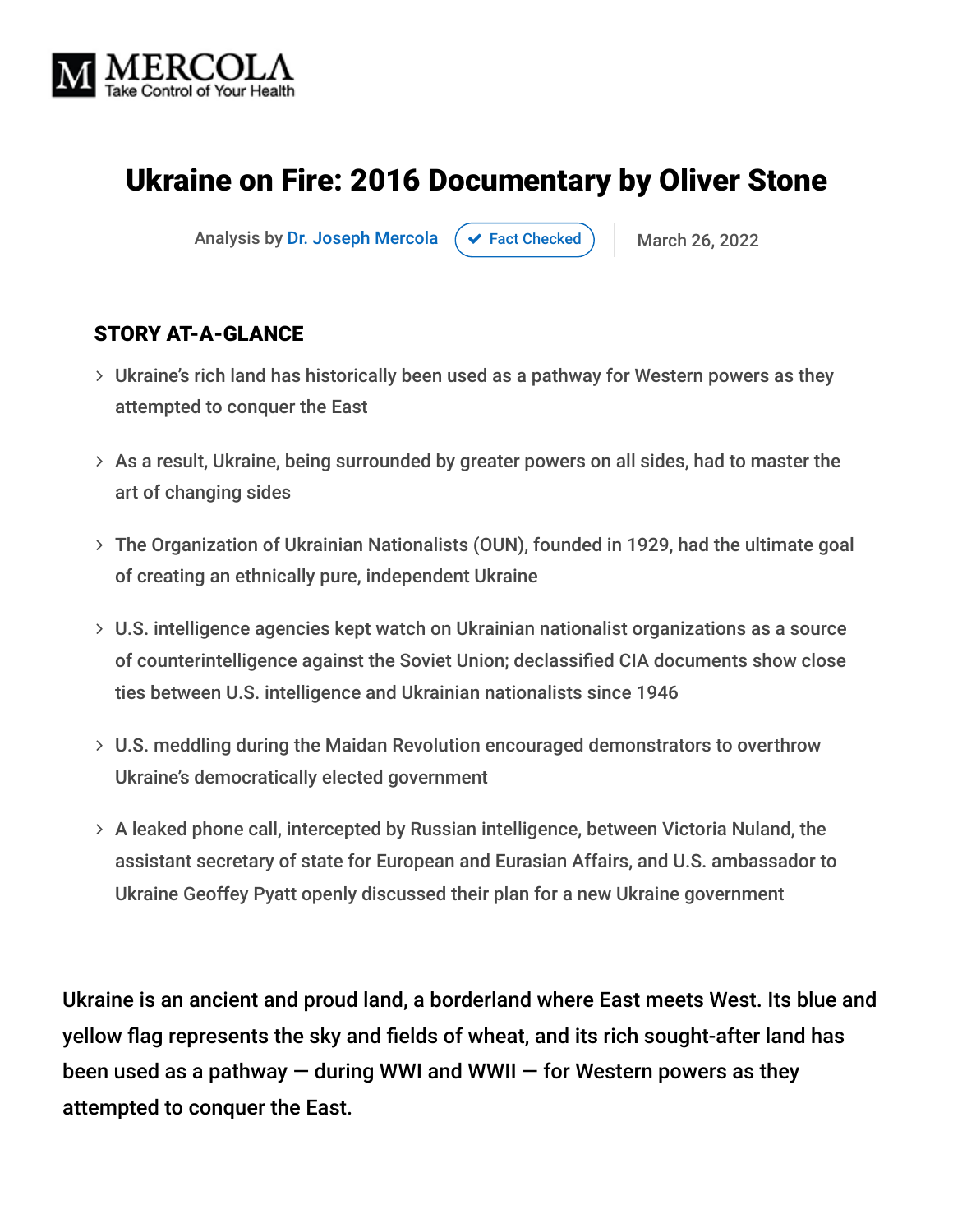But, as noted in "Ukraine on Fire," a 2016 documentary produced by Oliver Stone, "every time, Ukrainian people ended up paying the highest price for these grand games of power."1 As a result, Ukraine, being surrounded by greater powers on all sides, had to master the art of changing sides.

Beginning in the middle of the 17th century, Ukrainian leader Bogdan Khmelnitskiy broke a truce agreement with Poland and sided with more powerful Russia. Five decades later, during the Russian-Sweden War, Ukrainian leader Ivan Mazepa broke the union with Russia and joined forces with the Swedish invaders. Ukraine turned into a German protectorate in 1918, after Russia agreed to the conditions of the Treaty of Brest-Litovsk.

The fate of Ukraine was often written by third parties, and, the film notes, "The truth is, Ukraine has never been a united country. When WWII broke out, a large part of Western Ukraine's population welcomed the German soldiers as liberators from the recentlyforced-upon-them Soviet rule and openly collaborated with the Germans." 2

## Organization of Ukrainian Nationalists Committed Genocide

While the full scale of collaboration wasn't revealed for many years, whole divisions and battalions were formed by Ukrainian collaborators, and in the beginning of the war, more than 80,000 people voluntarily enrolled in the Division "Galicia," which was notorious for extreme cruelty toward Jewish, Polish and Russian people in the territory of Ukraine.

Many members of these military groups came from the Organization of Ukrainian Nationalists (OUN), which was founded in 1929 and had the ultimate goal of creating an ethnically pure, independent Ukraine. Their official flag was black and red  $-$  to represent land and blood. In 1940, Stepan Bandera, who was anti-Semitic and anti-communist, became the leader of the most radical section of OUN, and declared an independent Ukraine in 1941.

The act led his German allies to put him in prison for most of the war, but he still spread his ideologies from behind bars. "Many independent historians estimate that the OUN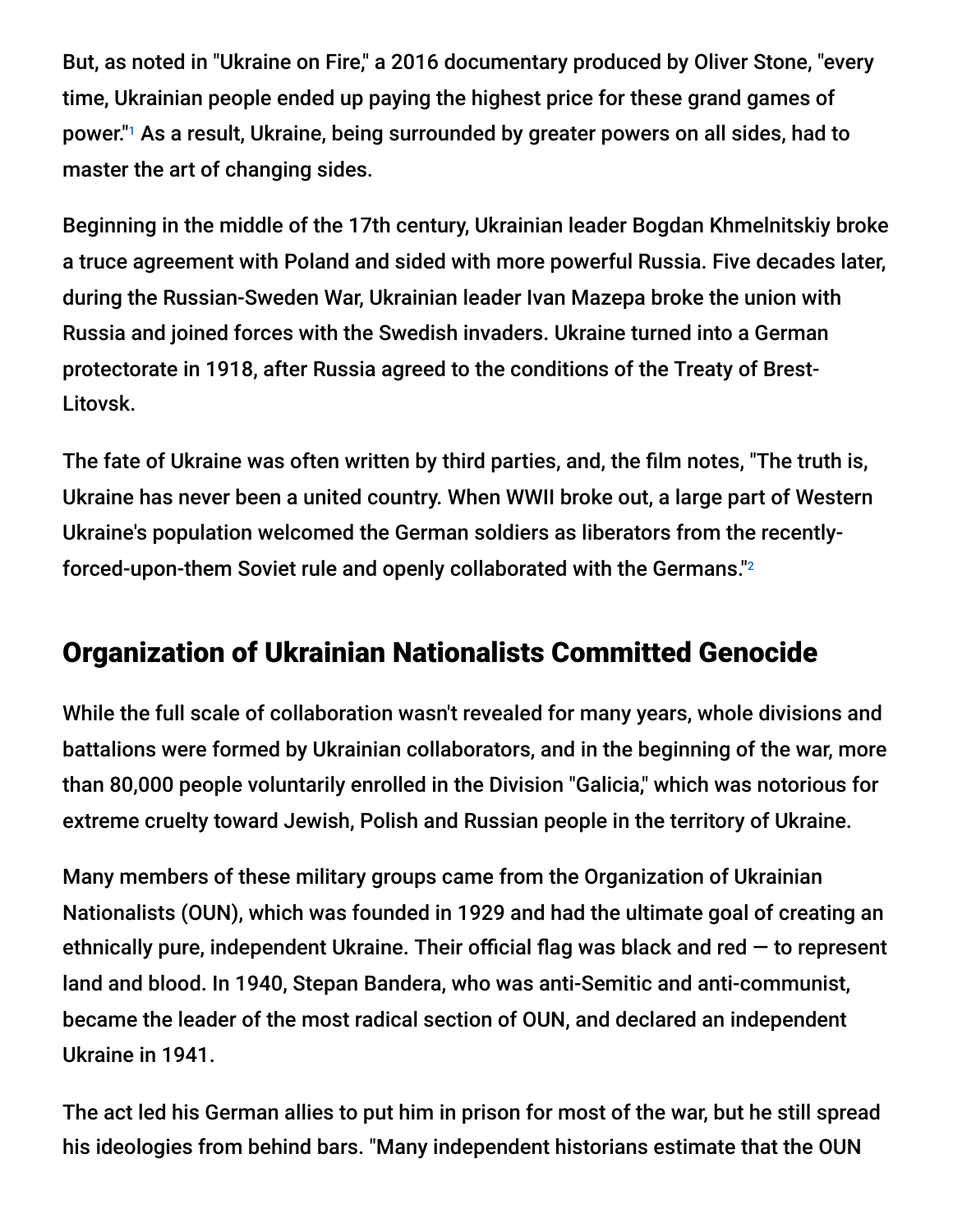militia exterminated from 150,000 to 200,000 Jews on Ukrainian territory occupied by the Germans by the end of 1941." 3

OUN eventually ended up fighting equally against German and Soviet forces, but by 1943, USSR forces pushed back German troops and began liberating Ukraine. Western Ukraine, which was held by the Germans, was finally liberated in 1944, but Bandera's regime continued to carry out guerilla warfare on Ukrainian villages until the 1950s.

In 1945, Germany submitted to the allies, and Ukraine remained a part of the Soviet Union, but the peace was short-lived. The U.S. and Soviet Union, who were allies to defeat the Nazis, became foes as the Cold War began, leaving the world under the constant threat of nuclear war for 45 years.

# CIA Protected Ukrainian Nazi Leaders

U.S. intelligence agencies kept watch on Ukrainian nationalist organizations as a source of counterintelligence against the Soviet Union. Declassified CIA documents show close ties between U.S. intelligence and Ukrainian nationalists since 1946.

After WWII, Bandera and other Ukrainian Nazi leaders fled to Europe, and the CIA helped protect them. The CIA later informed the Immigration and Naturalization Service that it had concealed Bandera and other Ukrainians from the Soviets.

While the Nuremberg trials brought justice to the leaders of fascist Germany, "the Ukrainian Nazis were spared the same fate, and some were even granted indulgences by the CIA."4 According to the film, "By 1951, the Agency [CIA] excused the illegal activities of OUN's security branch in the name of Cold War necessity."<sup>5</sup> Then, in a controversial transfer, in 1954, Soviet leader Nikita Khrushchev gifted Crimea to Ukraine.

## Ukraine Rocked by Multiple Revolutions

In 1989, Narodniy Rukh, or People's Movement, emerged, which advocated for independence of Ukraine from USSR and became an incubator for leaders of Ukrainian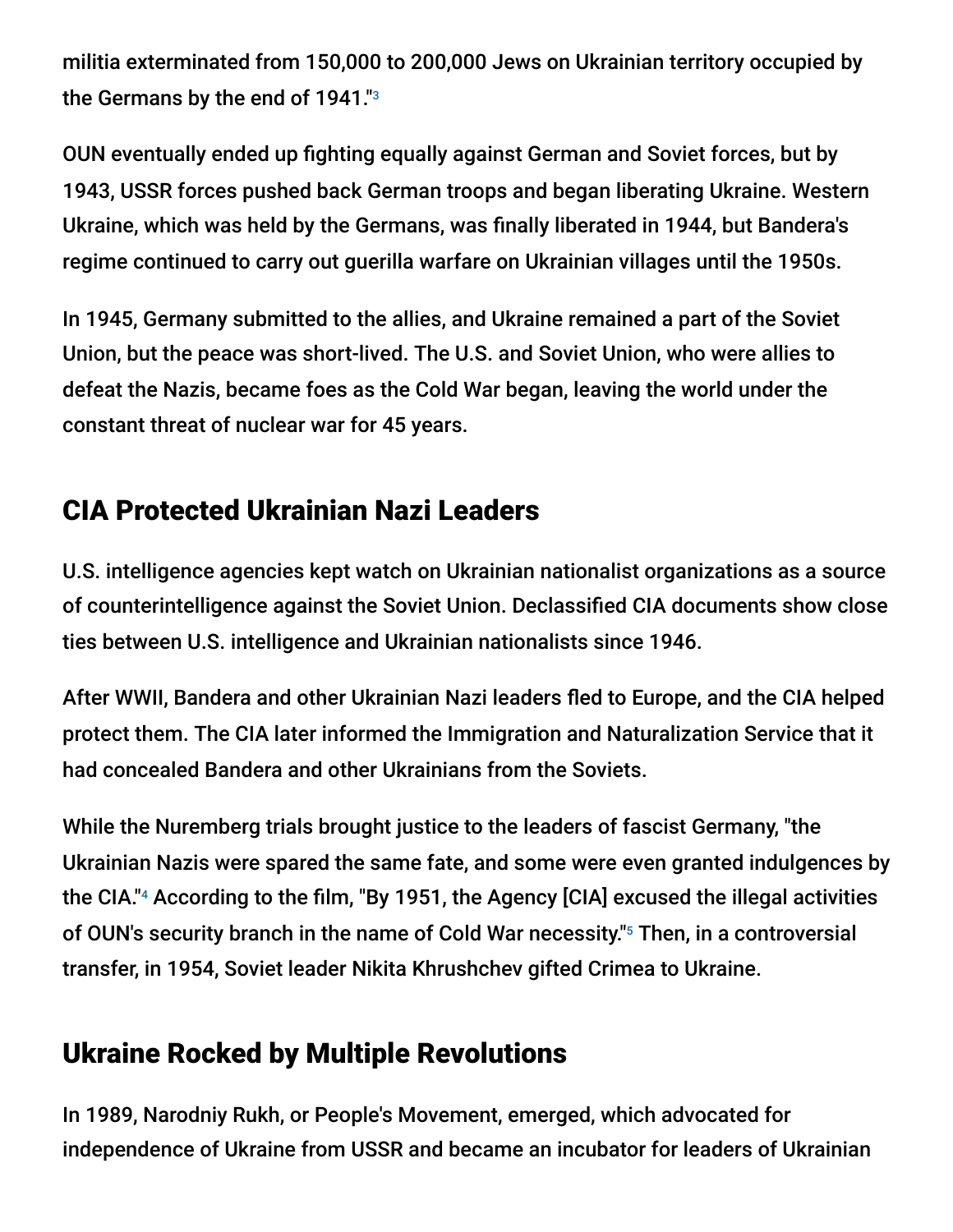neo-Nazism. One of them, Oleh Tyahnybok, founded the radical group Svoboda in 1991, which preached the ideals of Bandera. Additional groups followed.

Also in 1991, the collapse of the Soviet Union meant that it was the first time in modern history that Ukraine was truly independent. New businesses emerged as a result of the newly free economy. Oligarchs emerged seemingly overnight, creating a class system with a few rich elite and many others struggling to survive.

Multiple revolutions followed, including the 2004 Orange Revolution, triggered by that year's presidential election. Support for the two candidates — Viktor Yushchenko and Viktor Yanukovych — split the country again, east against west. Yushchenko's wife, Kateryna Yushchenko, is a former U.S. state department official who worked in the White House during the Reagan administration.

Yushchenko lost, but many didn't agree with it and charged fraud. Mass protests, with protestors clad in Yushchenko's orange campaign color, occurred in order to overturn the results. The election was annulled and Yushchenko won the next election  $-$  after recovering from a mysterious poisoning illness, which is said to have been carried out by the Ukrainian State Security Service.<sup>6</sup>

## US Meddling Encouraged Coup D'Etat

Yushchenko wasn't elected to a second term, but he granted Bandera "Hero Status" upon his exit from office. Yanukovych became the next president, and he removed Bandera's Hero Status, but in 2013 the government announced it would suspend plans to sign an association agreement with the European Union, favoring an offer from Russia instead.

Protests again resulted, becoming known as the Maidan Revolution. Days of peaceful protests turned into violence, and U.S. meddling fanned the flames, encouraging demonstrators to overthrow Ukraine's democratically elected government. As noted by the CATO Institute: 7

*"A decent respect for democratic institutions and procedures meant that he [Yanukovych] ought to be able to serve out his lawful term as president, which*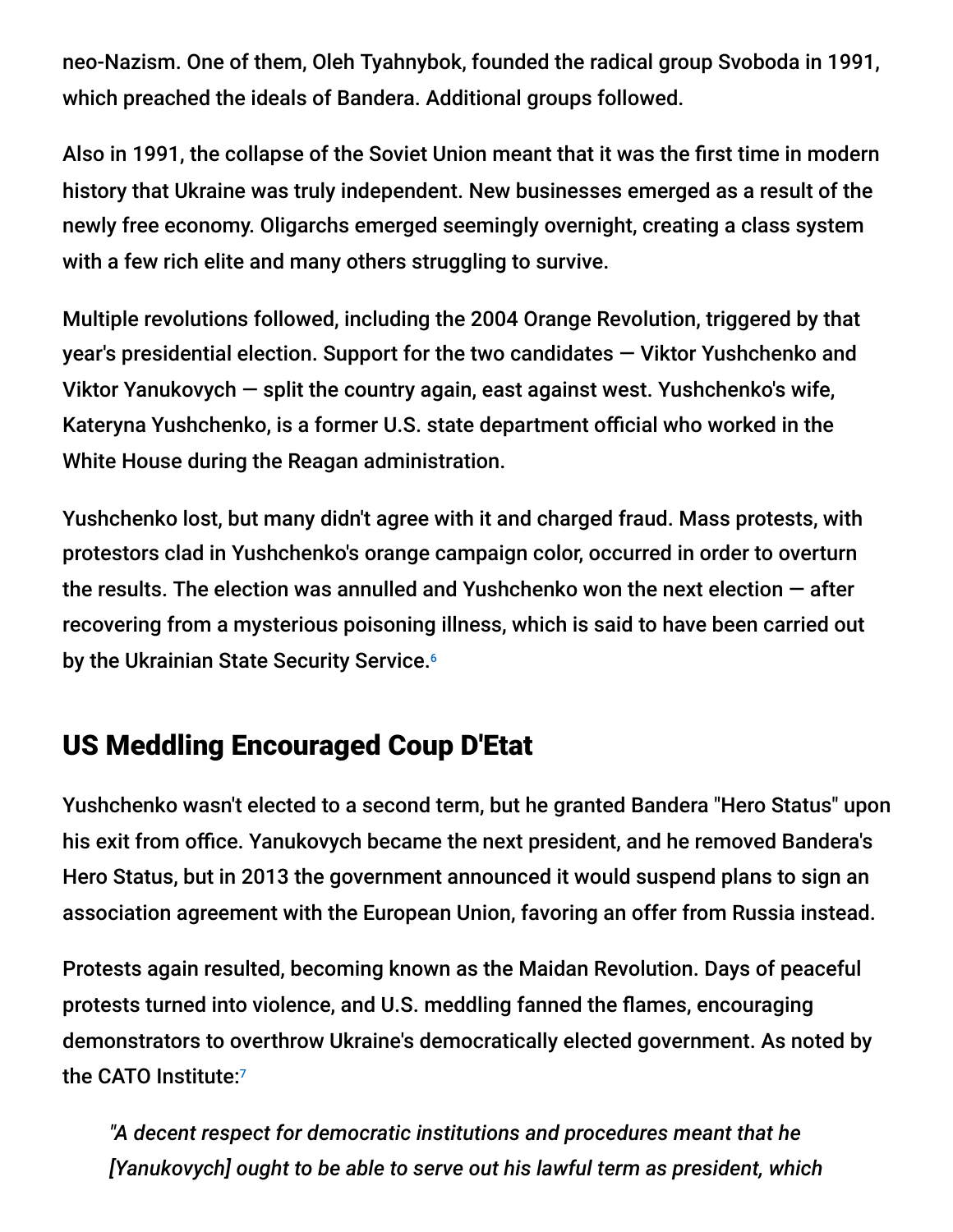*would end in 2016 … Neither the domestic opposition nor Washington and its European Union allies behaved in that fashion.*

*Instead, Western leaders made it clear that they supported the efforts of demonstrators to force Yanukovych to reverse course and approve the EU agreement or, if he would not do so, to remove the president before his term expired.*

*Sen. John McCain (R‑AZ), the ranking Republican on the Senate Armed Services Committee, went to Kiev to show solidarity with the Euromaidan activists. McCain dined with opposition leaders, including members of the ultraright-wing Svoboda Party, and later appeared on stage in Maidan Square during a mass rally. He stood shoulder to shoulder with Svoboda leader Oleg Tyagnibok."*

A leaked phone call, intercepted by Russian intelligence, between Victoria Nuland, the assistant secretary of state for European and Eurasian Affairs, and U.S. ambassador to Ukraine Geoffey Pyatt also openly discussed their plan for a new Ukraine government: 8

*"The U.S‑favored candidates included Arseniy Yatsenyuk, the man who became prime minister once Yanukovych was ousted from power. During the telephone call, Nuland stated enthusiastically that "Yats is the guy" who would do the best job.*

*Nuland and Pyatt were engaged in such planning at a time when Yanukovych was still Ukraine's lawful president. It was startling to have diplomatic representatives of a foreign country — and a country that routinely touts the need to respect democratic processes and the sovereignty of other nations — to be scheming about removing an elected government and replacing it with officials meriting U.S. approval."*

### US Installed New Governor in Odessa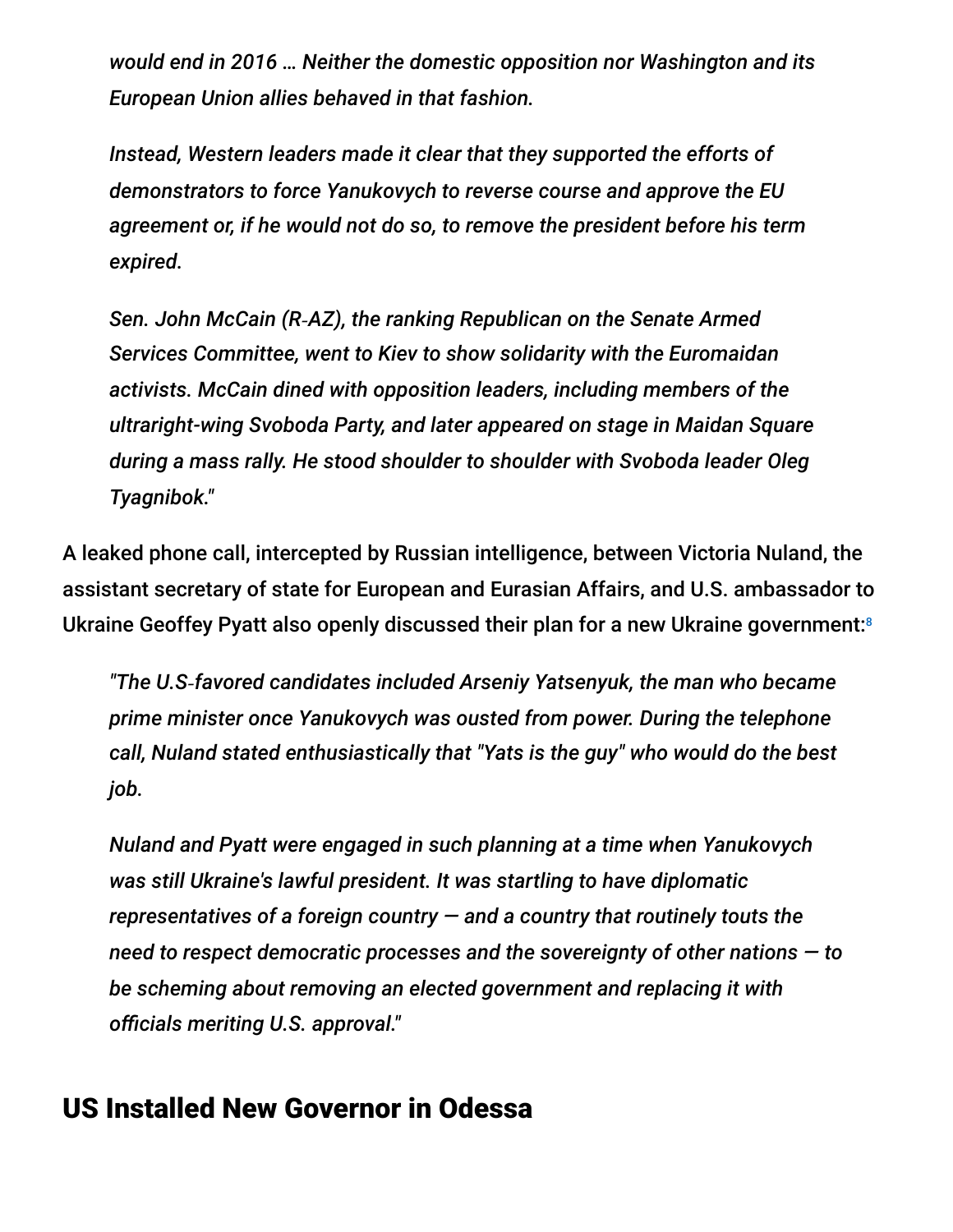Days after Yanukovych was ousted from office and fled from Kyiv, additional controversy arose over the Crimea referendum. Officials stated that more than 95% of voters chose to join Russia, but the U.S. painted it as a Russian invasion.<sup>9</sup> Then, on May 30, 2015, former Georgian president Mikheil Saakashvili — "an old friend of the U.S." — was appointed to be governor of Ukraine's southern Odessa.

"A quick look at his biography gives the idea that's he's been groomed for a special mission," the film states.<sup>10</sup> Saakashvili had received a U.S. State Department scholarship and worked for a New York law firm. He was involved in the Rose Revolution in Georgia, which overthrew the legitimately elected president.

Soon after, Georgia announced its intentions to join NATO and plant new military bases right on Russia's border. Saakashvili was later accused of misuse of power, embezzlement and other criminal charges, but he fled to the U.S., where his friends in Washington found him another assignment as governor of Odessa.

Shortly before, he gave up his citizenship to Georgia to become a Ukrainian citizen. Adding to the anti-Russian rhetoric was the 2014 Malaysian Airlines jet crash, which was shot down by a missel over Ukraine, killing 298 people.

The U.S. and Ukraine blamed Russia, leading to immediate sanctions against the country. But a Russian report found a different conclusion — that the plane was shot down by a Ukraine missel. According to the film: 11

*"One would expect that these controversial results would again stir up public interest in the investigation, but the tragedy of Malaysian flight MH17 had already played its role in the big geopolitical game.*

*Therefore, it was soon forgotten. The goal was achieved. After the third wave of sanctions hit Russia, the tensions between the two countries skyrocketed, so the question presents itself, are we truly witnessing the beginning of Cold War 2.0, and if so, what are our chances to survive it this time?"*

### 2022: Doomsday Clock at 100 Seconds to Midnight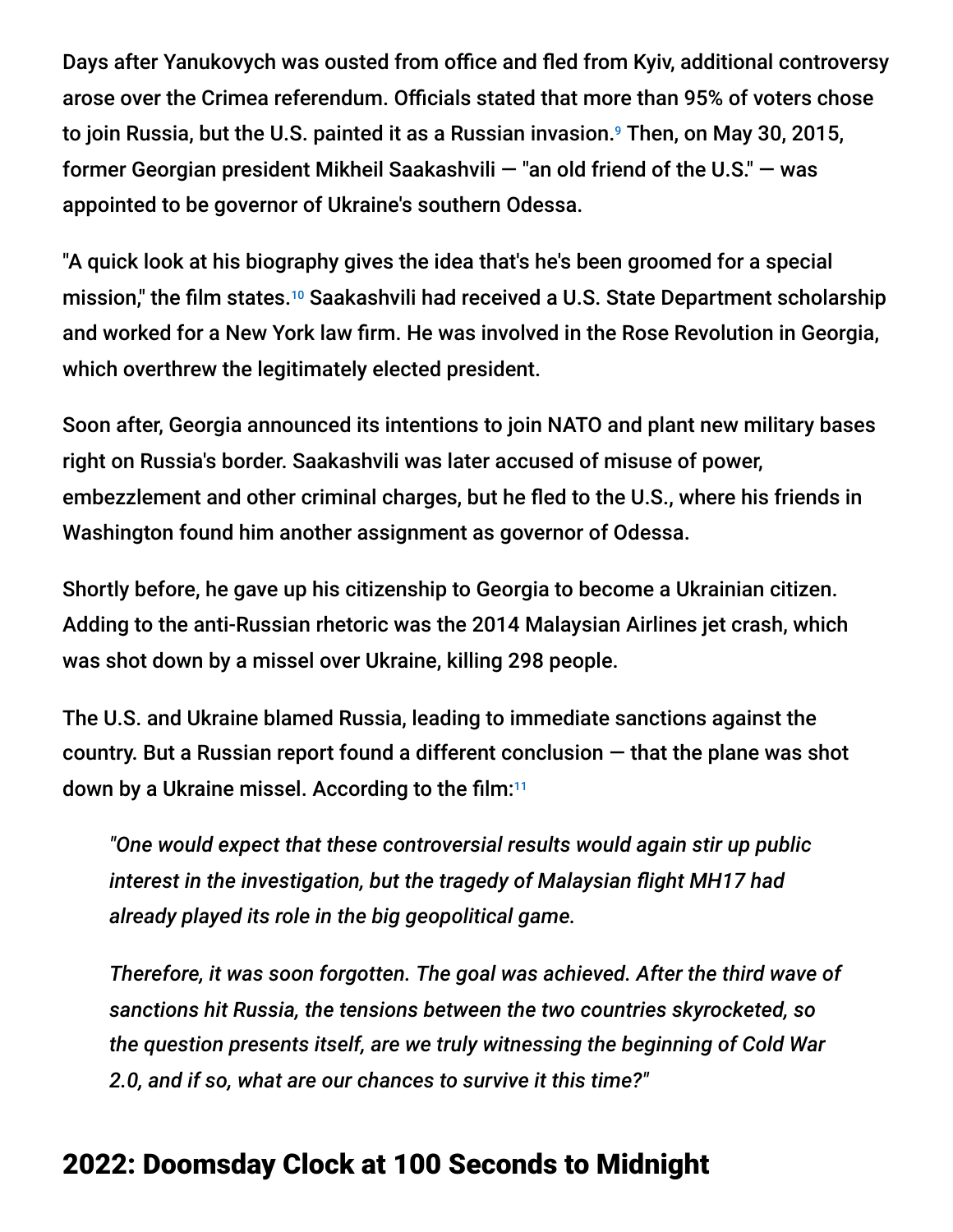The Bulletin of Atomic Scientists introduced the Doomsday Clock in 1947. It represents a countdown to global nuclear annihilation. During the height of the Cold War, it came its closest to midnight  $-2$  minutes  $-$  then cooled, stretching to 17 minutes by 1991.

In 2015, around the time the film was released, increased instability had moved the clock back to 3 minutes to midnight, due to modernizations in global nuclear weapons and "outsized nuclear weapons arsenals," with world leaders failing to "act with the speed or on the scale required to protect citizens from potential catastrophe." $^{12}$  At the time, the Bulletin of Atomic Scientists read:

*"The clock ticks now at just three minutes to midnight because international leaders are failing to perform their most important duty — ensuring and preserving the health and vitality of human civilization."*

In an update released January 20, 2022, however, the Bulletin reported that the world is "at doom's doorstep," with the clock moving to just 100 seconds to midnight: $^{\scriptscriptstyle 13}$ 

*"[T]he Clock remains the closest it has ever been to civilization-ending apocalypse because the world remains stuck in an extremely dangerous moment. In 2019 we called it the new abnormal, and it has unfortunately persisted … Leaders around the world must immediately commit themselves to renewed cooperation in the many ways and venues available for reducing existential risk.*

*Citizens of the world can and should organize to demand that their leaders do so — and quickly. The doorstep of doom is no place to loiter … Without swift and focused action, truly catastrophic events — events that could end civilization as we know it — are more likely. When the Clock stands at 100 seconds to midnight, we are all threatened. The moment is both perilous and unsustainable, and the time to act is now."*

#### **Sources and References**

<sup>&</sup>lt;sup>1</sup> [YouTube, Jawadson, Ukraine On Fire Documentary, 3:56](https://www.youtube.com/watch?v=yxau6qeWZ4w)